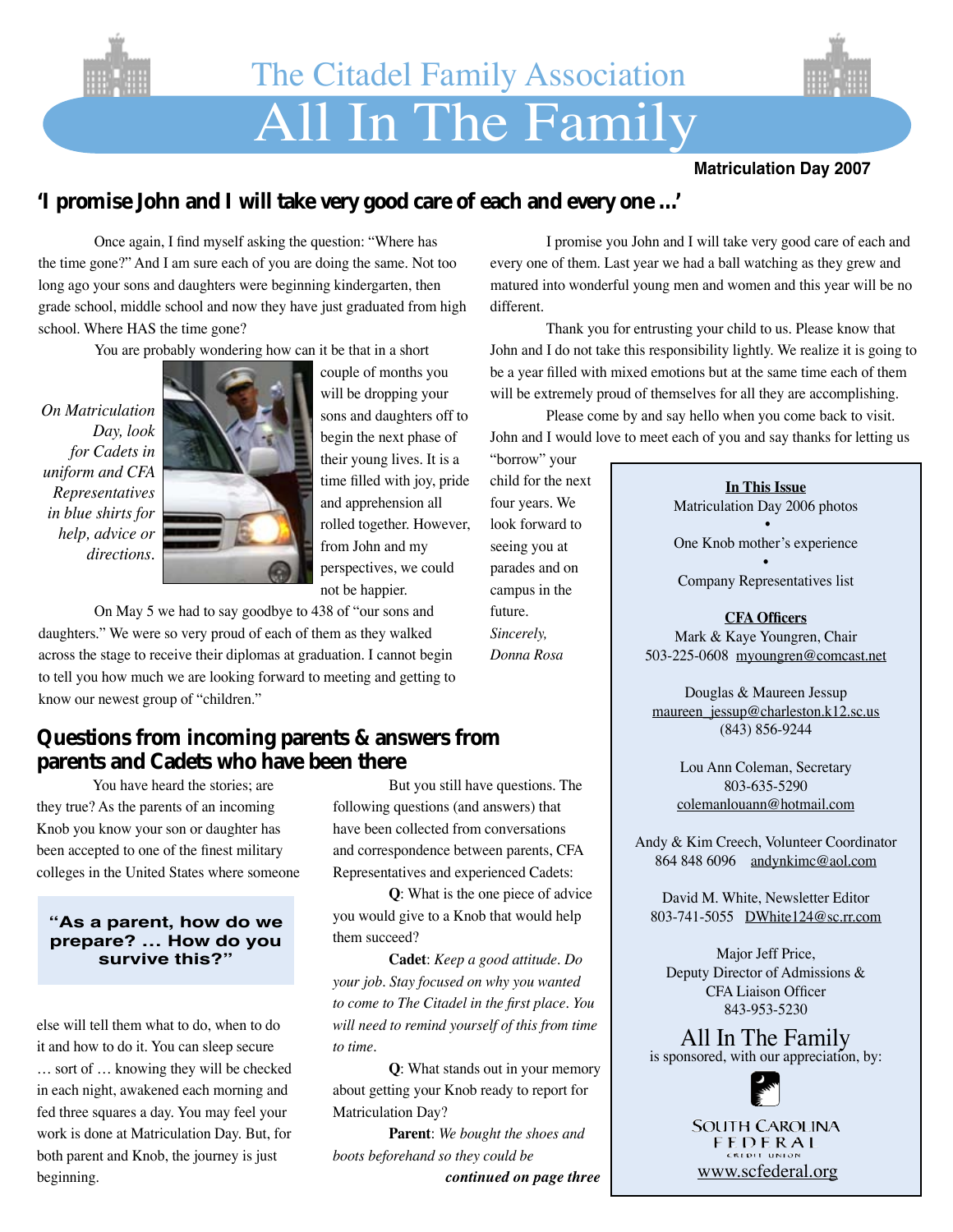# MATRICULATION DAY 2006

*Count on hot weather. Count on heavy lifting. Count on an air thick with excitement.*



# **2007 Citadel Football Schedule**

| Sept. 01 - 2 p.m.                       | Chas. Southern Home               |      |  |  |
|-----------------------------------------|-----------------------------------|------|--|--|
|                                         | Sept. 08 - 2 p.m. Webber Inter'l. | Home |  |  |
| Sept. 15 - 2 p.m.                       | Wisconsin                         | Away |  |  |
| Sept. 29 - 6 p.m. Chattanooga           |                                   | Away |  |  |
| Oct. 06 - 2 p.m. Wofford                |                                   | Home |  |  |
| Oct. 13 - 2 p.m. Furman                 |                                   | Home |  |  |
| Oct. 20 - 1 p.m. W. Carolina            |                                   | Away |  |  |
| Oct. 27 - 2 p.m. Georgia Southern Away  |                                   |      |  |  |
| Nov. 03 - 2 p.m. Appalachian State Home |                                   |      |  |  |
| (Homecoming)                            |                                   |      |  |  |
| Nov. 10 - 1 p.m. Elon                   |                                   | Home |  |  |
| Nov. 17 - 1 p.m. VMI                    | Away                              |      |  |  |

*page 2*

# **One Knob mother's experience**

Dear Mark and Kaye

 Walt and I want to thank the CFA and all of the members of the Citadel Family for the support we received in getting our son, John, through his Knob year. The system does work.

 I wrote to you after John burned his leg on Christmas leave and wanted to quit. With your guidance and the support of his senior mentor, Mr. Russell, and a senior private, Mr. Whipporman, he didn't just make it through, he thrived.

 Mr. Russell told John that he could and would make it. Mr. Russell was such an outstanding example of a gentleman that John was determined not to let him down. Of course, the two of you handled the parents' panic.

*continued on page three*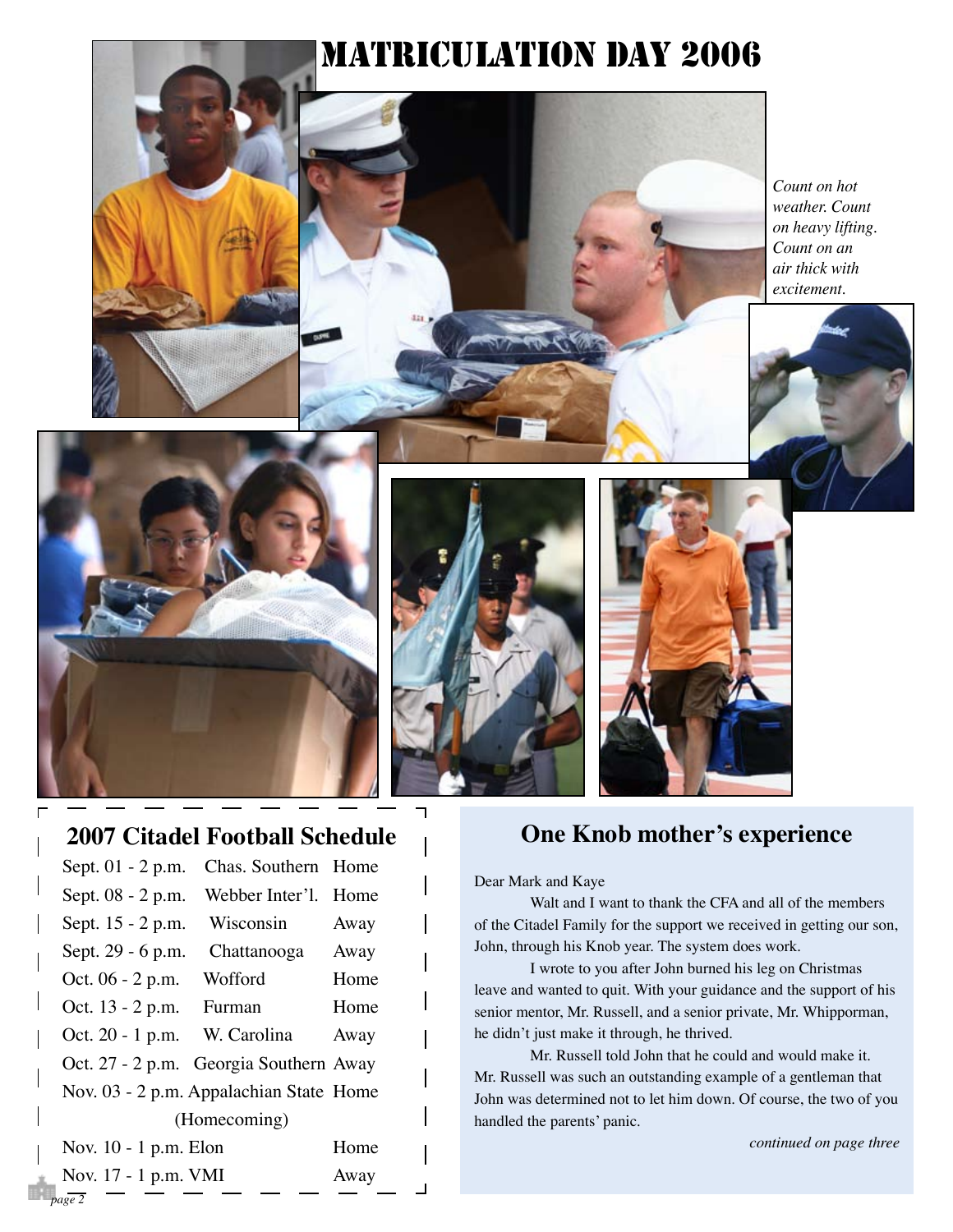## **Questions and answers**

#### *continued from page one*

*broken in. We encouraged our son to work on his physical training. And we asked him many times: "Are you sure this is what you want to do?" The answer was always, "yes." We reminded him of this later.* **Q**: What is the one thing you now know that you wish you had known before your Knob reported on Matriculation Day?

**Parent:** *I think what stands out the* 

#### **"They will make friends who are closer to them than you or I could begin to understand."**

*most for me is the quickness with which the knobs are whisked away from the parents once cars are unloaded and when the luncheon was over. I was utterly amazed, Cadets hugged Mom and Dad and away they went. I also didn't know that I would not be hearing from my son for a few weeks and if I had known that I would have had that set in my mind.*

**Q**. Ever think about quitting?

**Cadet**: *Sure, I do not know of anyone who didn't. But I made a commitment to stick it out for one year and as I look back, I am glad my parents were strong as they encouraged (and reminded) me many times, especially the first semester. I will graduate in 2008 and I will be proud to wear The Ring in just a few months.*

**Q**. What would you tell a Knob who questions, "Did I make the right decision to come to The Citadel?"

**Cadet**: *My parents told me, "Quitting was not an option!" Remember that you are one of several hundred Knobs who are going through the same thing. Others before us have made it and you can too!*

**Q**. What advice would you give a parent and a Knob?

**Parent**: *A Knob's best attitude is invisibility. Be where you're supposed to be when you're supposed to be there, and be prepared. Don't do anything to draw attention to yourself. And, Mom, that includes Matriculation Day. Moist eyes and a few tears are fine. So is a hug ... but the "last hug" should be like a good handshake: not too limp, not too firm or clingy. Out and out blubbering is never a good idea. All that does is saddle a Knob with the "momma's boy" label.*

**Q: From a parent of an incoming Knob:** "As a parent, how do we prepare? I know how to read the list of what he needs. I know what I need to do about his shoes. I know that it will be muggy … I know the ache of leaving a child at college. [But], how do you survive this? What advice can you give me that will help me help our son get through this as easily as possible?

**CFA Representative:** *It sounds as if you're in the right place in your mind: excited, confused, scared, and proud. And you* 

#### **Mom's experience**

#### *continued from page two*

 What amazed me is that every step of the way was predicted and explained by the CFA and General Rosa. When one realizes that these emotions are normal and expected, it becomes clear [The Citadel and Knob year] is a system.

 He was given the opportunity to go to another company. After Recognition Day, he said "no." He loves Oscar!

 He is doing Maymester and Summer I to get ahead and is excited for next year.

 Walt and I look forward to helping the CFA in anyway we can and any Knob parent who panics.

*Thanks again, Toni and Walt Williams* *should be. It's perfectly natural. The Citadel is rarefied air: at once full of pomp and circumstance and, at the same time, demanding and tough. It can also petty, trivial, mundane and sneaky. It's a fine academic organization. Its leadership training is evolving, for the better, and yet, at some* 

#### **CFA BBQ RSVP**

**The CFA looks forward to meeting you on Matriculation Day at the CFA barbecue. Meet other parents and your Company Reps. Share your concerns. Ask questions … and make friends that will last a lifetime. Welcome to the Citadel Family! Look for an RSVP form in the mail later this summer!**

*levels sometimes, it can behave like a state agency. All in all, it's probably the best realworld training 18-year-olds can get. Cadets are exposed to great leadership, competent leadership and bad leadership. It's important to recognize and learn from all three. They learn to work within a system of rules and regulations that, at first seem cut and dried, but, as they learn the ropes, they see that, as in any system, there are nuances and gray areas.* 

*They will make friends who are closer to them than you or I could ever begin to understand. And I can think of no better proving ground.*

*On Matriculation Day, do find a CFA representative (in the blue shirts) and lean on us. That's what we're there for. Take advantage of the Company Representatives. There are at least two for each company. These are parents who have agreed to field questions from parents throughout the year. Their phone numbers are published in this newsletter; you can also find them on the CFA website (www.citadel.edu/cfa). Of course, you won't know your son or daughter's company until Matriculation Day but you will have an opportunity to meet your Company Rep. then.* 

*Also take advantage of the Host Family program. Priority is given to Cadets who live more than three hours away from Charleston. Host families will take in Knobs for a Saturday, for example. Feed them, listen to them, and let them do laundry. Or just let them sleep on the sofa.* 

*For more information on Host Families, contact Ms. Mary Ann Dorton, Office of Cadet Activities, 843-953-7776.*